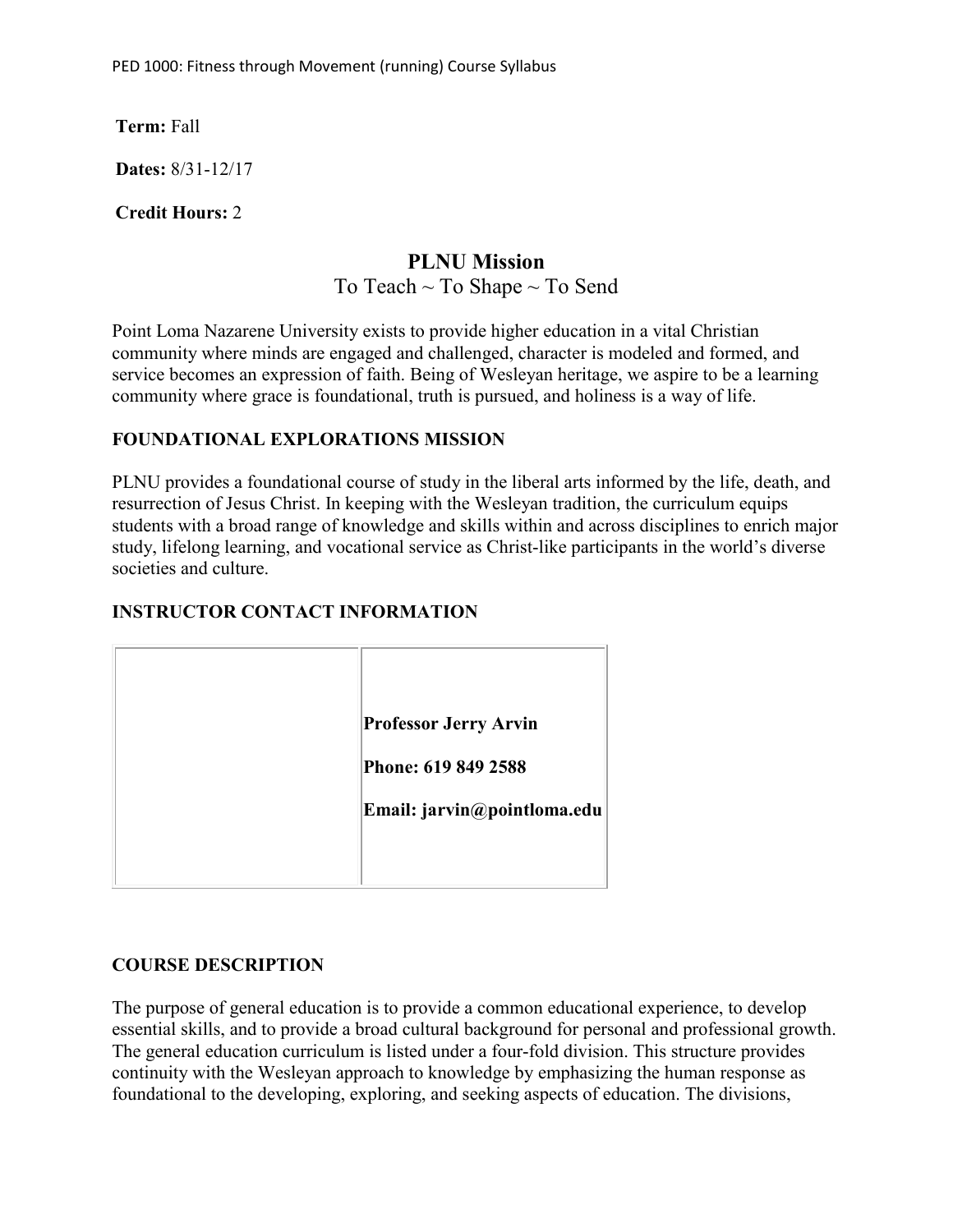although not mutually exclusive or all-encompassing, organize similar themes relevant to faith and learning. Each complements the others, and, in each, conscious efforts are made to reveal connections, develop perspectives, and build synthetic thinking skills. These divisions are: Responding to the Sacred, Developing Cognitive Skills, Exploring an Interdependent World, and Seeking Cultural Perspectives.

## **INSTITUTIONAL LEARNING OUTCOMES (ILO)**

- 1. **Learning, Informed by our Faith in Christ** Students will acquire knowledge of human cultures and the physical and natural world while developing skills and habits of the mind that foster lifelong learning.
- 2. **Growing, In a Christ-Centered Faith Community** Students will develop a deeper and more informed understanding of others as they negotiate complex professional, environmental and social contexts.
- 3. **Serving, In a Context of Christian Faith** Students will serve locally and/or globally in vocational and social settings.

# **FOUNDATIONAL EXPLORATIONS LEARNING OUTCOME (FELO)**

• Students will develop an understanding of self that fosters personal well-being.

# **COURSE LEARNING OUTCOMES (CLO)**

After completing this course students will be able to:

- 1. Assess current personal lifestyle and develop a plan for lifelong wellness.
- 2. Explain how physical fitness health-related components contribute to health and wellness.
- 3. Identify benefits and risks of exercise.
- 4. Demonstrate fitness techniques to assess personal fitness state.
- 5. Perform physical fitness techniques individually or in a team to improve physical fitness levels.
- 6. Explain how nutrition relates to health and wellness by describing healthy nutritional habits and analyzing eating habits.
- 7. Design and demonstrate a personal nutrition program based on predetermined course criteria.

# **CREDIT HOUR INFORMATION**

In the interest of providing sufficient time to accomplish the stated Course Learning Outcomes, this class meets the PLNU credit hour policy for a 2 unit class delivered over 5 weeks. It is anticipated that students will spend a minimum of 37.5 participation hours per credit hour on their coursework. For this course, students will spend an estimated 75 total hours meeting the course learning outcomes. The time estimations are provided in the Canvas modules.

# **REQUIRED TEXT & RESOURCES**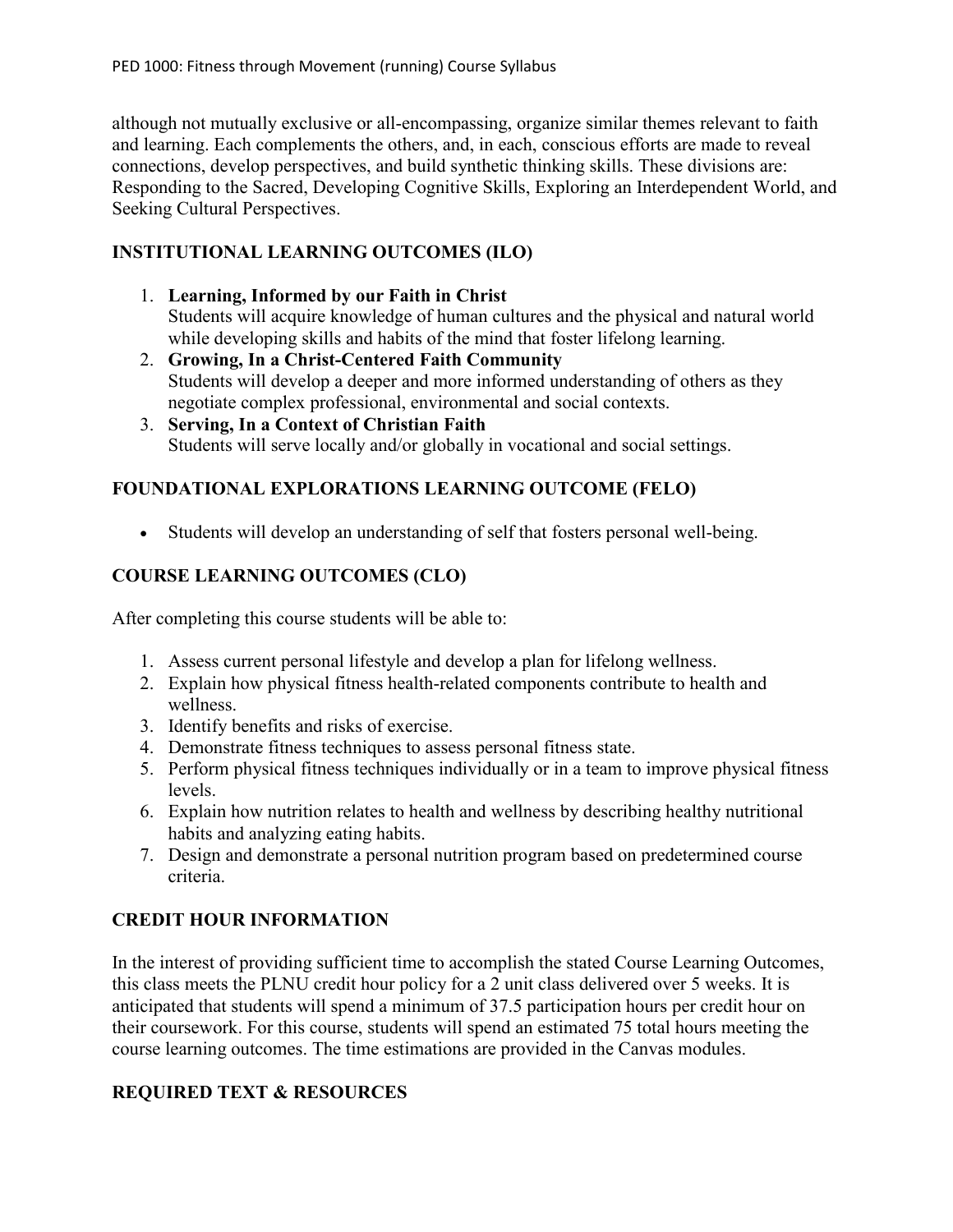#### **Required Text**

• Get Fit, Stay Fit, 7th edition by William Prentice

#### **Required Resource**

• [My Fitness Pal](https://www.myfitnesspal.com/) personal account

*Point Loma Nazarene University, as a non-profit educational institution, is entitled by law to use materials protected by the US Copyright Act for classroom education. Any use of those materials outside the class may violate the law.*

#### **ASSESSMENT AND GRADING**

| Grade Scale (Percentage) |                 |
|--------------------------|-----------------|
| $A\,93-100\%$            | $C+76-79\%$     |
| $A - 90 - 92\%$          | $C$ 73-75%      |
| $B + 87 - 89\%$          | $C - 70 - 72%$  |
| <b>B</b> 83-86%          | <b>D</b> 60-69% |
| $B - 80 - 82\%$          | F Below 59%     |

#### **LEARNING MODULES**

**Module 1:** Getting Fit and Healthy Lifestyles

**Module 2:** Starting a Fitness Program

**Module 3:** Improving and Increasing Strength and Flexibility

**Module 4:** Performing Better Through Nutrition Quality and Fitness

**Module 5:** Living Life-Long Wellness

#### **LATE ASSIGNMENTS**

All assignments are to be submitted via Canvas by the end of the day no later than 11:59 pm (PT) on which they are due in order to receive credit. Late assignments will only be accepted if the student reaches out to the professor and proper conversations occur.

#### **ACADEMIC HONESTY**

Students should demonstrate academic honesty by doing original work and by giving appropriate credit to the ideas of others. Academic dishonesty is the act of presenting information, ideas, and/or concepts as one's own when in reality they are the results of another person's creativity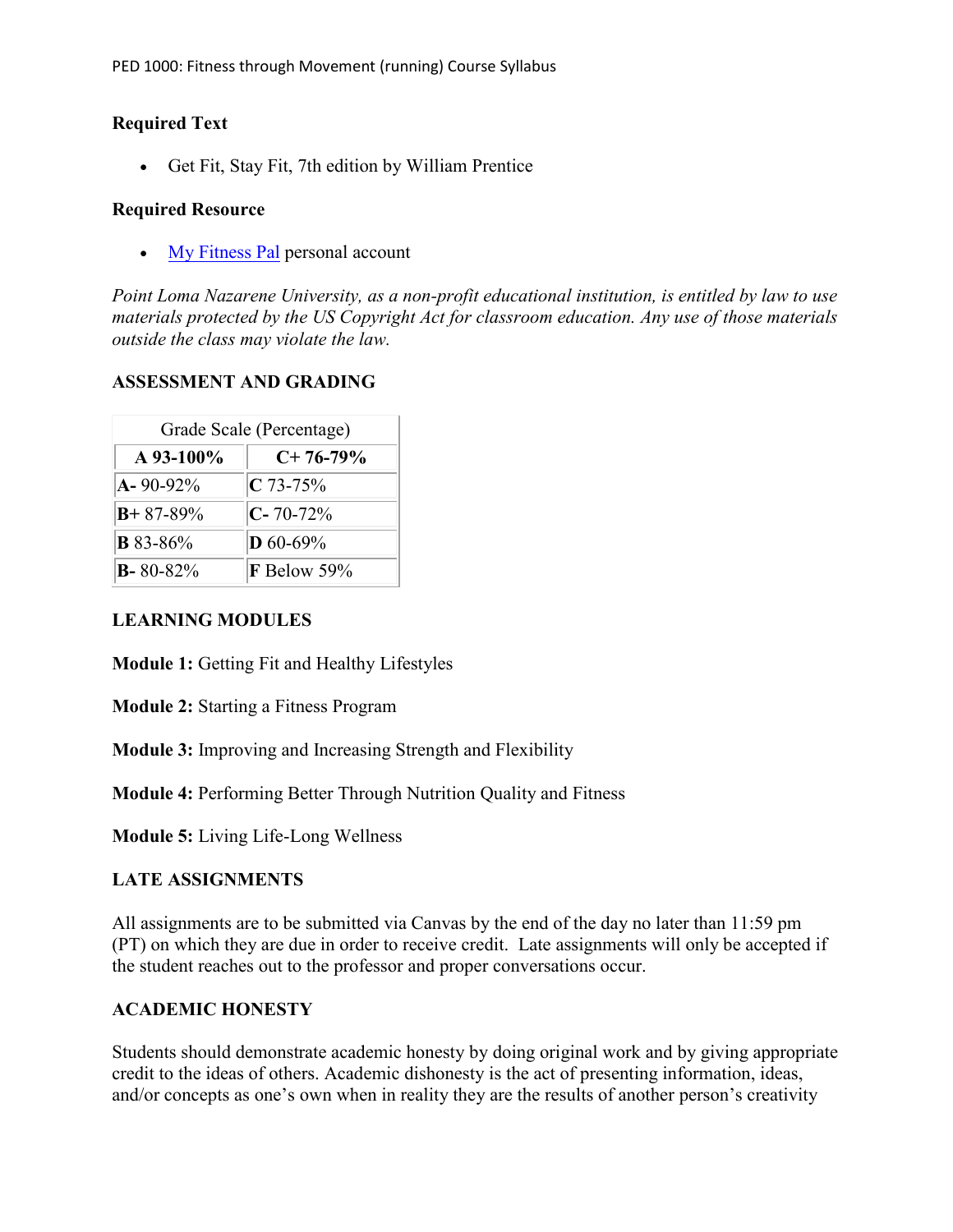and effort. A faculty member who believes a situation involving academic dishonesty has been detected may assign a failing grade for that assignment or examination, or, depending on the seriousness of the offense, for the course. Faculty should follow and students may appeal using the procedure in the university Catalog. See [Academic Policies](https://catalog.pointloma.edu/content.php?catoid=41&navoid=2435#Academic_Honesty) for definitions of kinds of academic dishonesty and for further policy information.

### **PLNU ATTENDANCE AND PARTICIPATION POLICY**

Regular and punctual attendance at all **synchronous** class sessions is considered essential to optimum academic achievement. If the student is absent for more than 10 percent of class sessions (virtual or face-to-face), the faculty member will issue a written warning of deenrollment. If the absences exceed 20 percent, the student may be de-enrolled without notice until the university drop date or, after that date, receive the appropriate grade for their work and participation. In some courses, a portion of the credit hour content will be delivered **asynchronously** and attendance will be determined by submitting the assignments by the posted due dates. See [Academic Policies](https://catalog.pointloma.edu/content.php?catoid=46&navoid=2650#Class_Attendance) in the Undergraduate Academic Catalog. If absences exceed these limits but are due to university excused health issues, an exception will be granted.

#### **Asynchronous Attendance/Participation Definition**

A day of attendance in asynchronous content is determined as contributing a substantive note, assignment, discussion, or submission by the posted due date. Failure to meet these standards will result in an absence for that day. Instructors will determine how many asynchronous attendance days are required each week.

## **FINAL EXAMINATION POLICY**

Successful completion of this class requires taking the final examination **on its scheduled day**. The final examination schedule is posted on the [Class Schedules](http://www.pointloma.edu/experience/academics/class-schedules) site. No requests for early examinations or alternative days will be approved.

#### **PLNU COPYRIGHT POLICY**

Point Loma Nazarene University, as a non-profit educational institution, is entitled by law to use materials protected by the US Copyright Act for classroom education. Any use of those materials outside the class may violate the law.

#### **USE OF TECHNOLOGY**

In order to be successful in the online environment, you'll need to meet the minimum technology and system requirements; please refer to the *[Technology and System Requirements](https://help.pointloma.edu/TDClient/1808/Portal/KB/ArticleDet?ID=108349)* information. Additionally, students are required to have headphone speakers compatible with their computer available to use. If a student is in need of technological resources please contact [student-tech](mailto:student-tech-request@pointloma.edu)[request@pointloma.edu.](mailto:student-tech-request@pointloma.edu)